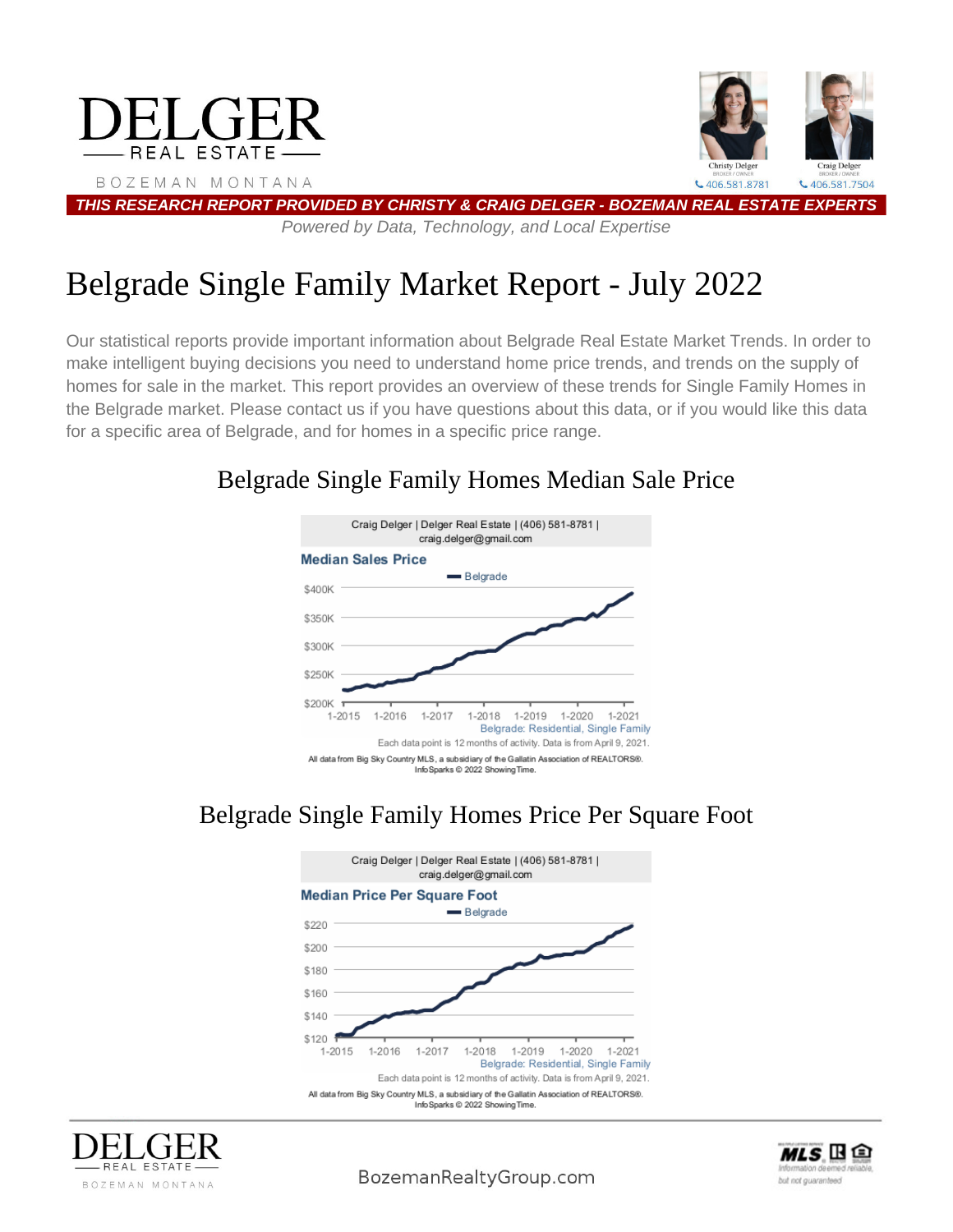#### Belgrade Single Family Homes New Listings



#### Belgrade Single Family Homes Months Supply



### Belgrade Single Family Homes Median Days On Market







BozemanRealtyGroup.com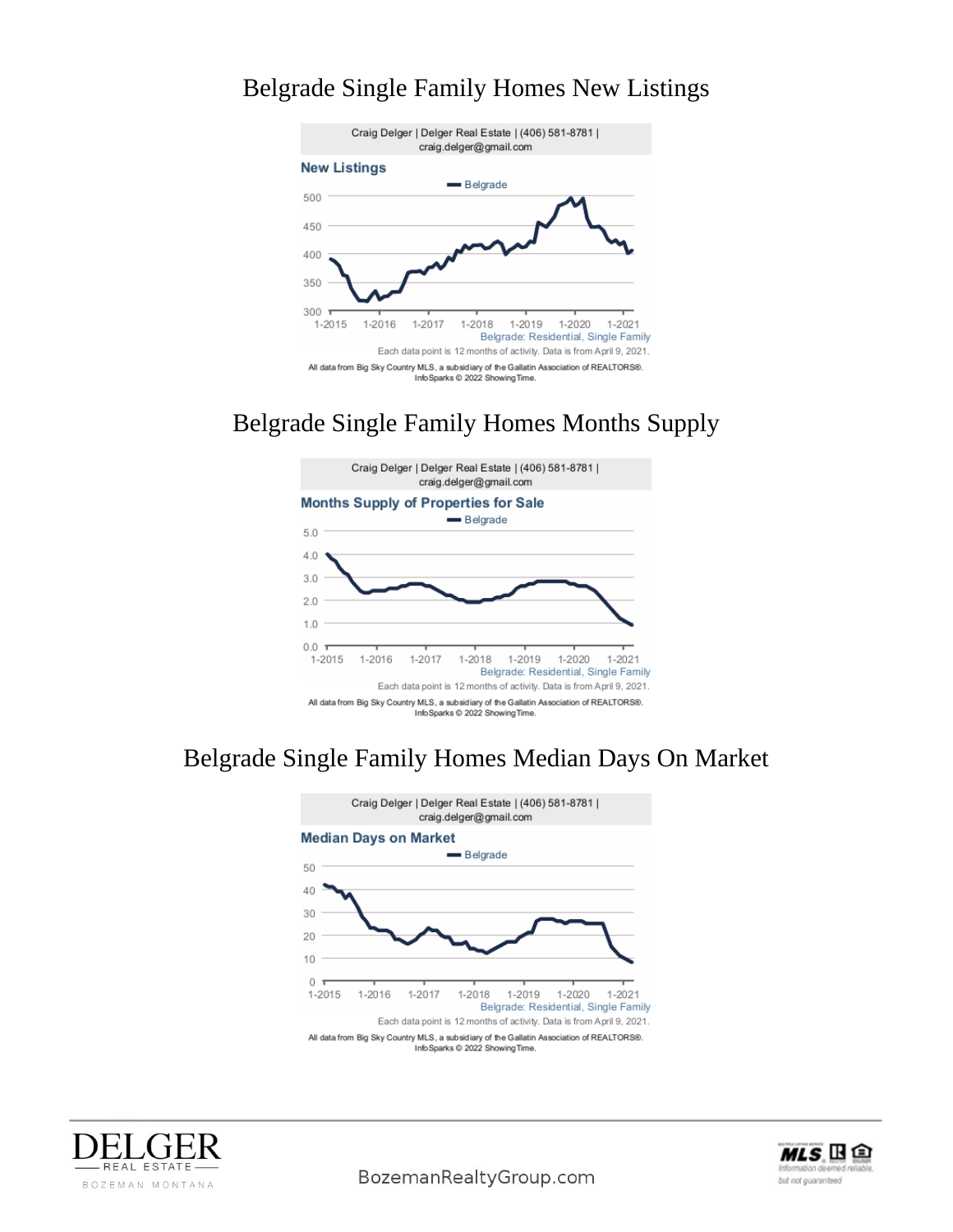#### Belgrade Single Family Homes Sales Volume



#### Belgrade Single Family Homes Number Sold



### Belgrade Single Family Homes Pending Sales